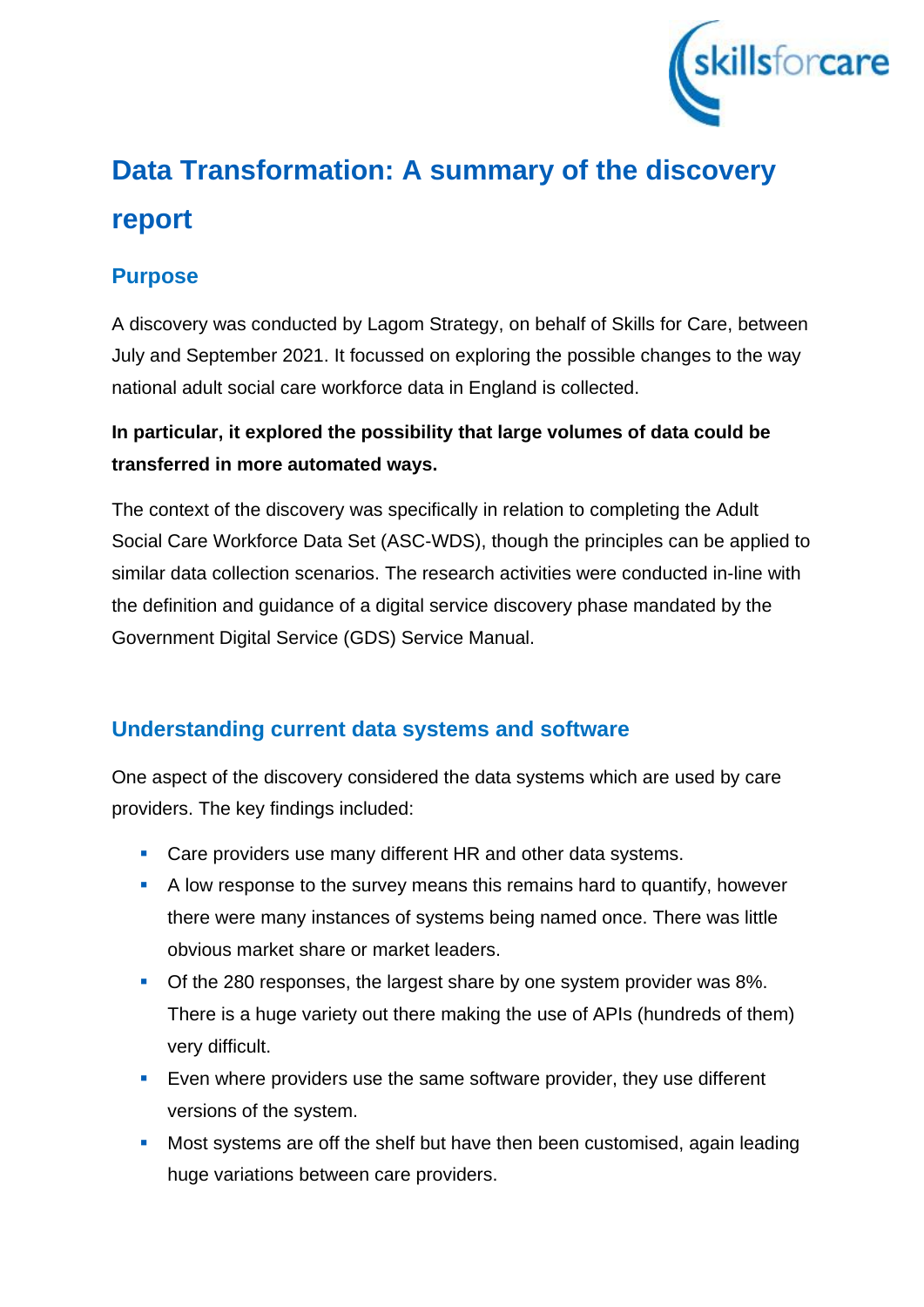

- Only 2 out of 27 respondents said they would be 'very willing' to invest in their systems to make data transfers easier.
- Ability to sync between different systems is a secondary consideration in the purchase of data tools for many organisations.

### **Understanding current processes**

The report findings explored the current processes that care providers use when recording their data. It uncovered some of the barriers and benefits of automating the transfer of data.

## **Key finding: There is great diversity in the processes and sources of data used by care providers.**

- "Every local authority handles their data in different ways [...] I can guarantee you/we will all be doing it in a different way." Interviewee, local authority.
- "There's so many different systems and I know a lot of people would be in the same boat as us." Interviewee, private provider.

The diversity of different processes and systems being used may pose a challenge to automating the transfer of data.

#### **Key finding: Many providers have multiple sources of data.**

The majority of providers that were engaged have multiple sources of data. Often, researchers heard this was multiple data tools or systems, and sometimes included manually gathering data from colleagues.

- "It ithe datal has to come from a few different systems [...] I don't have access to payroll, so I have to join up with payroll, then HR have all the personal details." Interviewee, charity provider.
- "CQC registration details are not held within our own system, they are held on CQC website, so at the moment we are having to do some manual work to find the post details for these people." Interviewee, charity provider.
- "I just arrange a time to ring people so I can explain, and they can tell me, and I can fill in my spreadsheet from there." Interviewee, local authority.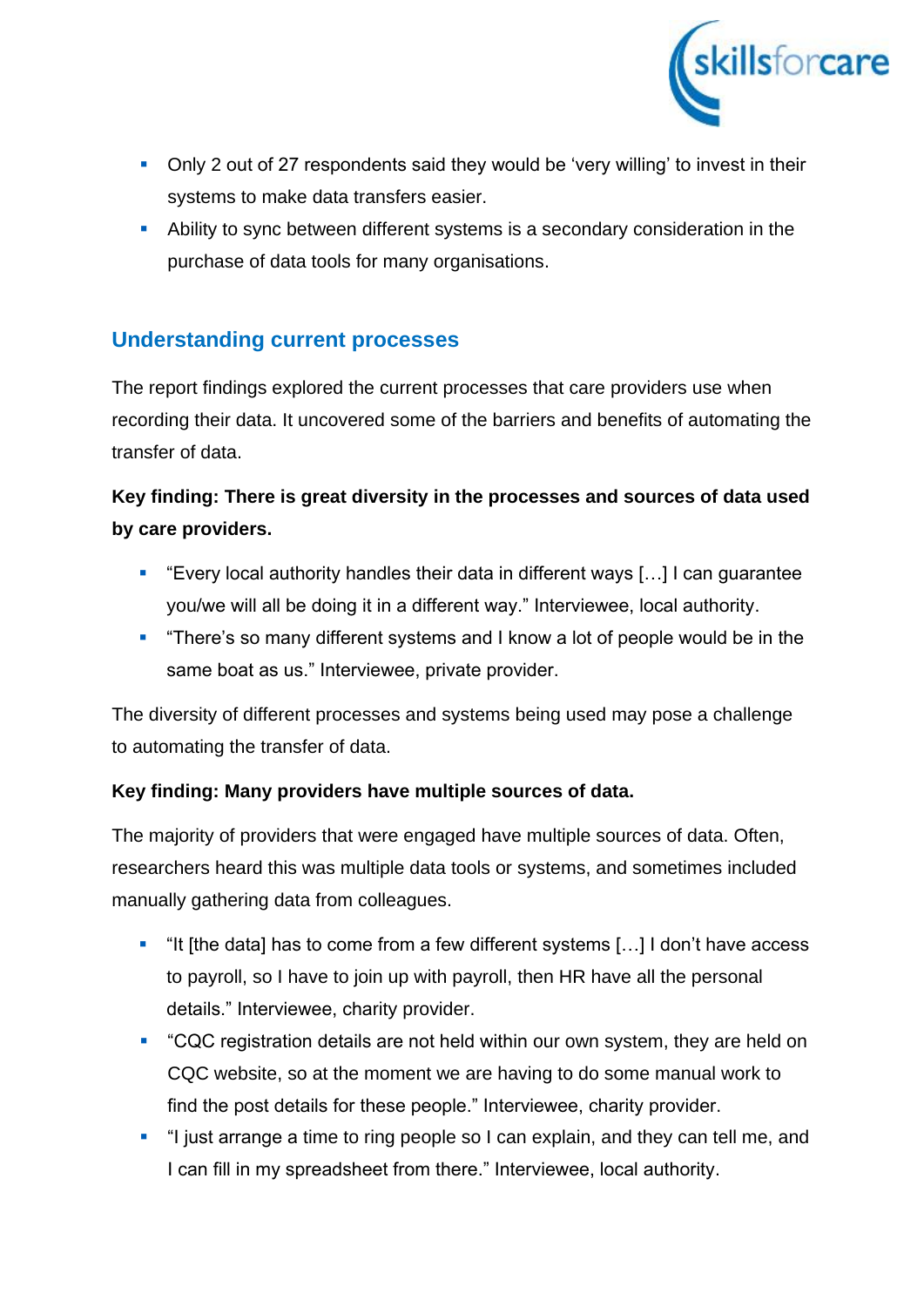

Of the 49 providers that listed data systems, 26 of them listed more than one. 34 out of 49 also listed additional information about how data was collected, many of these listing additional sources of data.

- "We use a mixture of built-in databases and request reports from our roster/HR system supplier." Survey respondent, private provider.
- "Data is stored in many different places in different systems, some is not stored at all and has to be collected in a short survey." Survey respondent, local authority.
- We have to speak with colleagues as each department is responsible for each system. For example, Finance is responsible for payroll, HR for personal details, and Training for training." Survey respondent, charity provider.

## **Key finding: Within some organisations, some data is not held in data tools or is not collected.**

Researchers heard from some providers that some data is not held in data tools so either must be gathered from other sources or is not submitted.

- "We have to cross-reference paper / saved copies of actual certificates or attendance lists to find exact dates." Survey respondent, private provider.
- "To create and update the Excel spreadsheet re: qualification data and levels I need to contact individual staff members to ask for the information." Survey respondent, local authority.
- "Some data, such as care start dates and site capacities and purposes, must be gathered from the managers of the areas that deal with them." Survey respondent, local authority.
- "Vacancies data isn't recorded properly, so we have to email all team managers with an Excel template for them to complete that part of the collection." Survey respondent, local authority.
- "If it is not important, or mandatory by law, we will not collect that information." Interviewee, charity provider.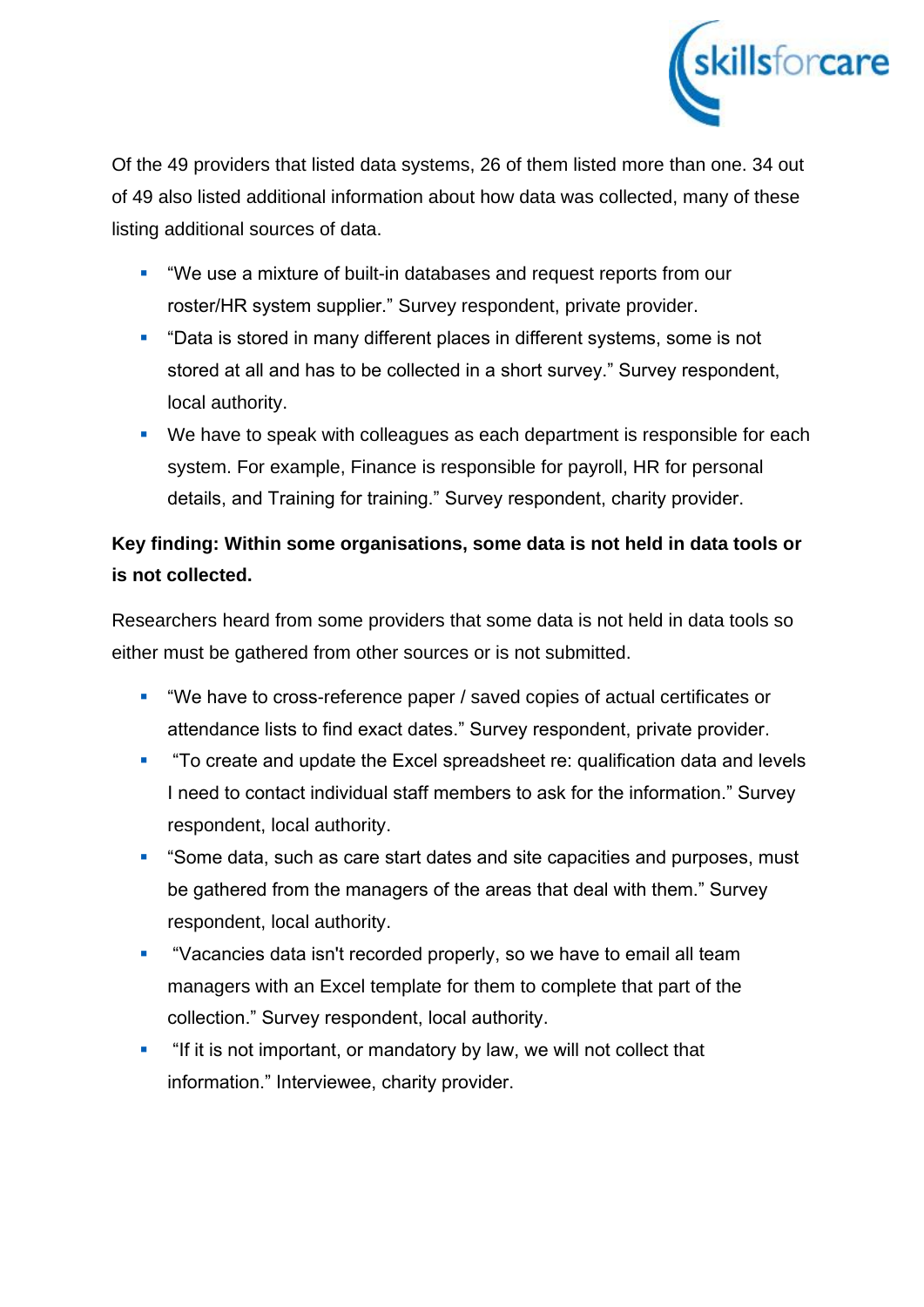

# **Key finding: All interviewees described some kind of manual work involved in updating their workforce data.**

Every provider involved in interviews stated that some kind of manual work was involved in the process of gathering and preparing data. This was work that was carried out by the data inputter, in addition to extracting the data from the systems it was stored within.

Another manual task researchers heard about from multiple interviewees was sense checking.

- "They can churn it out from HR but that sense check of 'this doesn't look right' comes from elsewhere […] There's a lot of my operational, day-to-day knowledge required to sense check." Interviewee, local authority.
- "It's like putting a square peg in a round hole. Once all the data is collated from the different sources - matching it up and coding it means the process is cumbersome." Survey respondent, local authority.

## **Automated data transfer as a solution**

Although almost all the providers involved in the discovery said that they would like a more automated service, many also said they could not see how it would be possible in their organisation. The given reasons are related to some of the previous findings in the report, particularly the amount of manual preparation that goes into making the return ready to be uploaded and the lack of influence data inputters have over how data systems are used within their organisation.

- "I don't think for this info, we would be able to do it with an API, because we need to be able to make those comparisons and pull it all together to the data to the requirements." Interviewee, charity provider.
- "However, even if there were such a button, it would be an enormous pain to go through the process of actually getting any sort of permission to install it at this end." Interviewee, private provider.